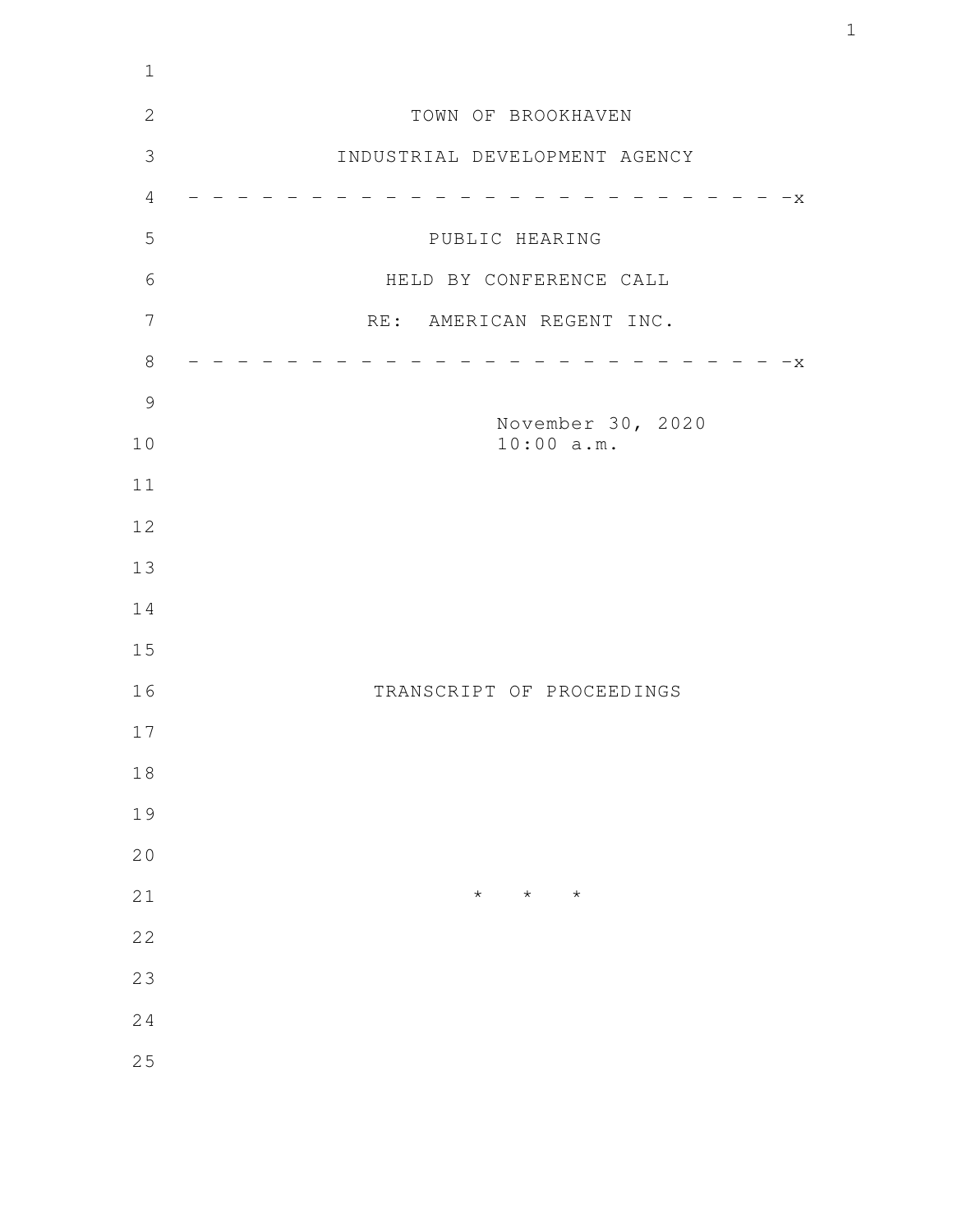| $\mathbf{1}$ |                                                                       |
|--------------|-----------------------------------------------------------------------|
| 2            | APPEARANCES:                                                          |
| 3            |                                                                       |
| 4            | TOWN OF BROOKHAVEN<br>INDUSTRIAL DEVELOPMENT AGENCY                   |
| 5            | One Independence Hill<br>Farmingville, New York 11738                 |
| 6            |                                                                       |
| 7            | BY: LISA M.G. MULLIGAN,<br>CHIEF EXECUTIVE OFFICER                    |
| 8            |                                                                       |
| 9            | ALSO PRESENT: DANIEL P. DEEGAN, ESQ.,<br>FORCHELLI DEEGAN TERRANA LLP |
| 10           | MICHAEL CALVANO,<br>AMERICAN REGENT INC.                              |
| 11           | PAUL DIOLOSA,<br>AMERICAN REGENT INC.                                 |
| 12           |                                                                       |
| 13           |                                                                       |
| 14           |                                                                       |
| 15           |                                                                       |
| 16           |                                                                       |
| 17           | $\star$<br>$\star$<br>$^\star$                                        |
| 18           |                                                                       |
| 19           |                                                                       |
| 20           |                                                                       |
| 21           |                                                                       |
| 22           |                                                                       |
| 23           |                                                                       |
| 24           |                                                                       |
| 25           |                                                                       |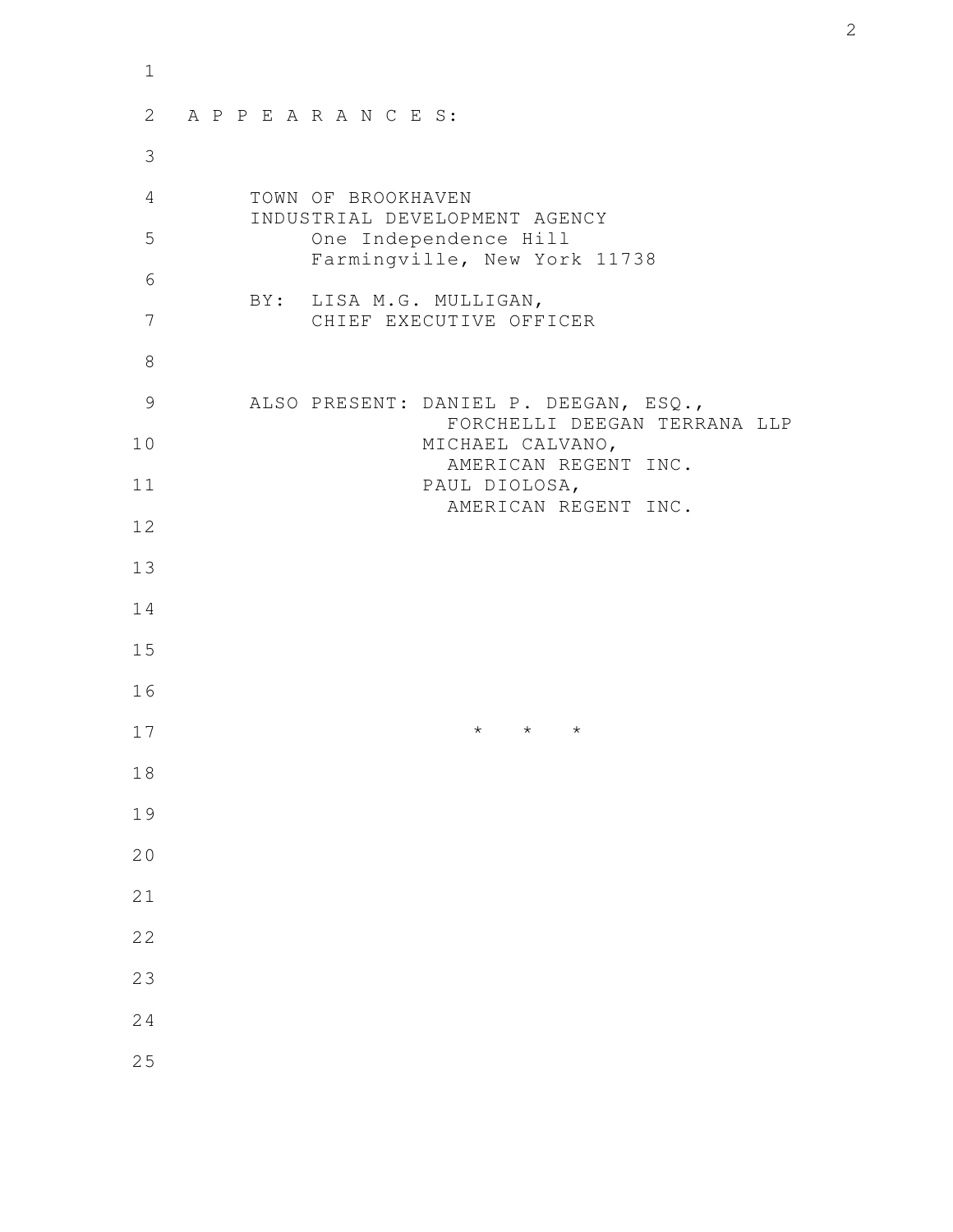MS. MULLIGAN: Good morning. It's ten a.m. on November 30, 2020. This is the public hearing for American Regent Inc. I'm going to read the NOTICE OF PUBLIC HEARING for the record. Actually, first we have guests on. Can you please state your name for the record, spell your name and give your affiliation? MR. CALVANO: Mike Calvano from American Regent Pharmaceutical, the facilities manager. MS. MULLIGAN: Thank you. MR. DIOLOSA: This is Paul Diolosa, Senior VP of Operations for American Regent. MS. MULLIGAN: I believe someone else just joined the meeting. MR. DEEGAN: Yes. Dan Deegan's here. MS. MULLIGAN: Hi, Dan. Would you please state your name and spell your last name and state your affiliation for the record? MR. DEEGAN: Yes. Daniel Deegan with the law firm Forchelli Deegan Terrana, 1 2 3 4 5 6 7 8 9 10 11 12 13 14 15 16 17 18 19 20 21 22 23 24 25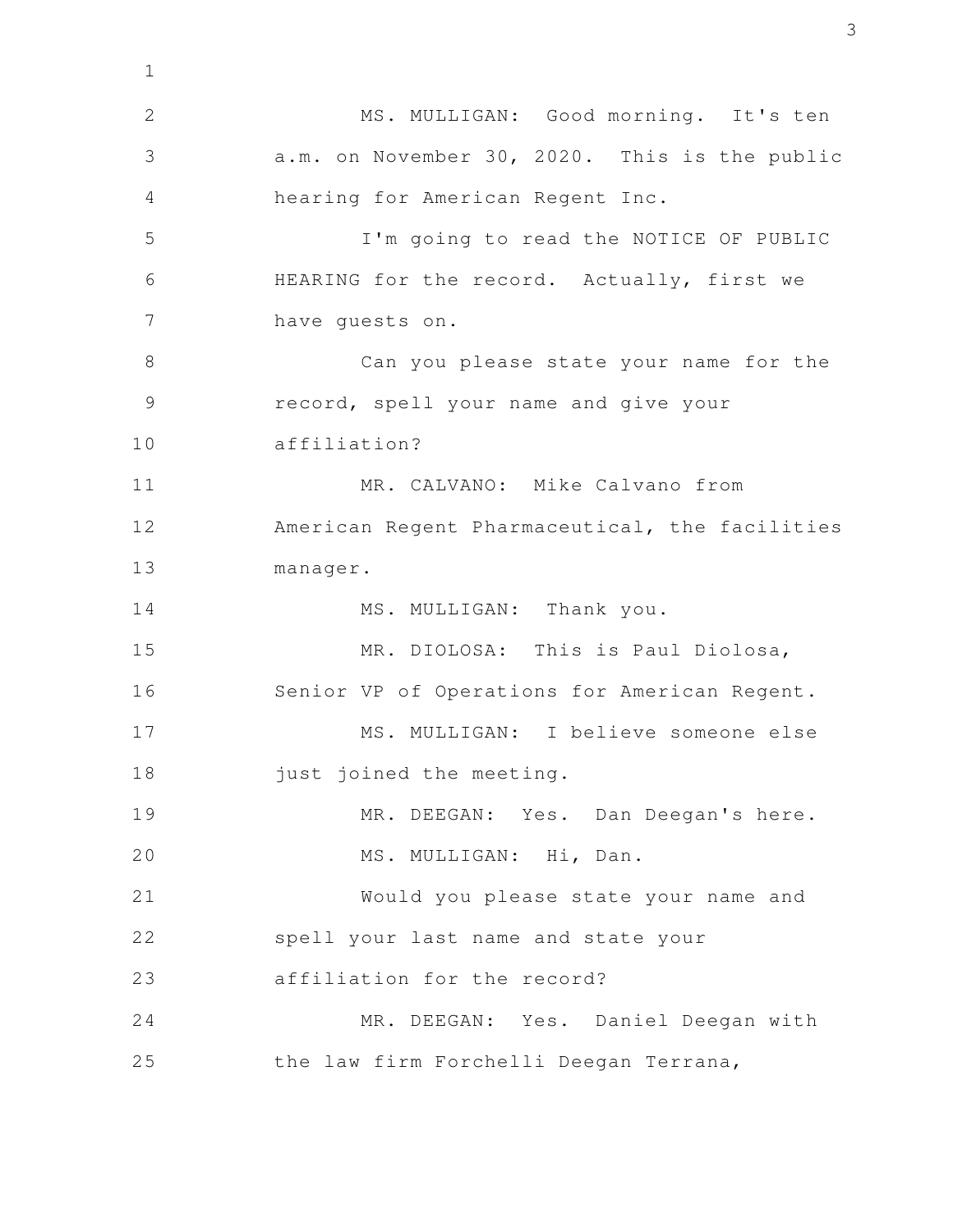attorney for the applicant. MS. MULLIGAN: Okay. This is Lisa Mulligan. I'm going to read the NOTICE OF PUBLIC HEARING for the record and just so everyone is aware, this is being recorded. NOTICE IS HEREBY GIVEN that due to the Novel Coronavirus (COVID-19) Emergency State and Federal bans on large meetings or gatherings and pursuant to Governor Cuomo's Executive Order 202.1 issued on March 12, 2020, as amended to date, permitting local governments to hold public hearings by telephone and video conference and/or similar device, the Public Hearing scheduled for November 30, 2020, at 10:00 a.m., local time, being held by the Town of Brookhaven Industrial Development Agency (the "**Agency**"), in accordance with the provisions of Article 18-A of the New York General Municipal Law will be held electronically via conference call instead of a public hearing open for the public to attend. PLEASE NOTE THE SPECIAL PUBLIC HEARING LOGISTICS AND INSTRUCTIONS 2 3 4 5 6 7 8 9 10 11 12 13 14 15 16 17 18 19 20 21 22 23 24 25

1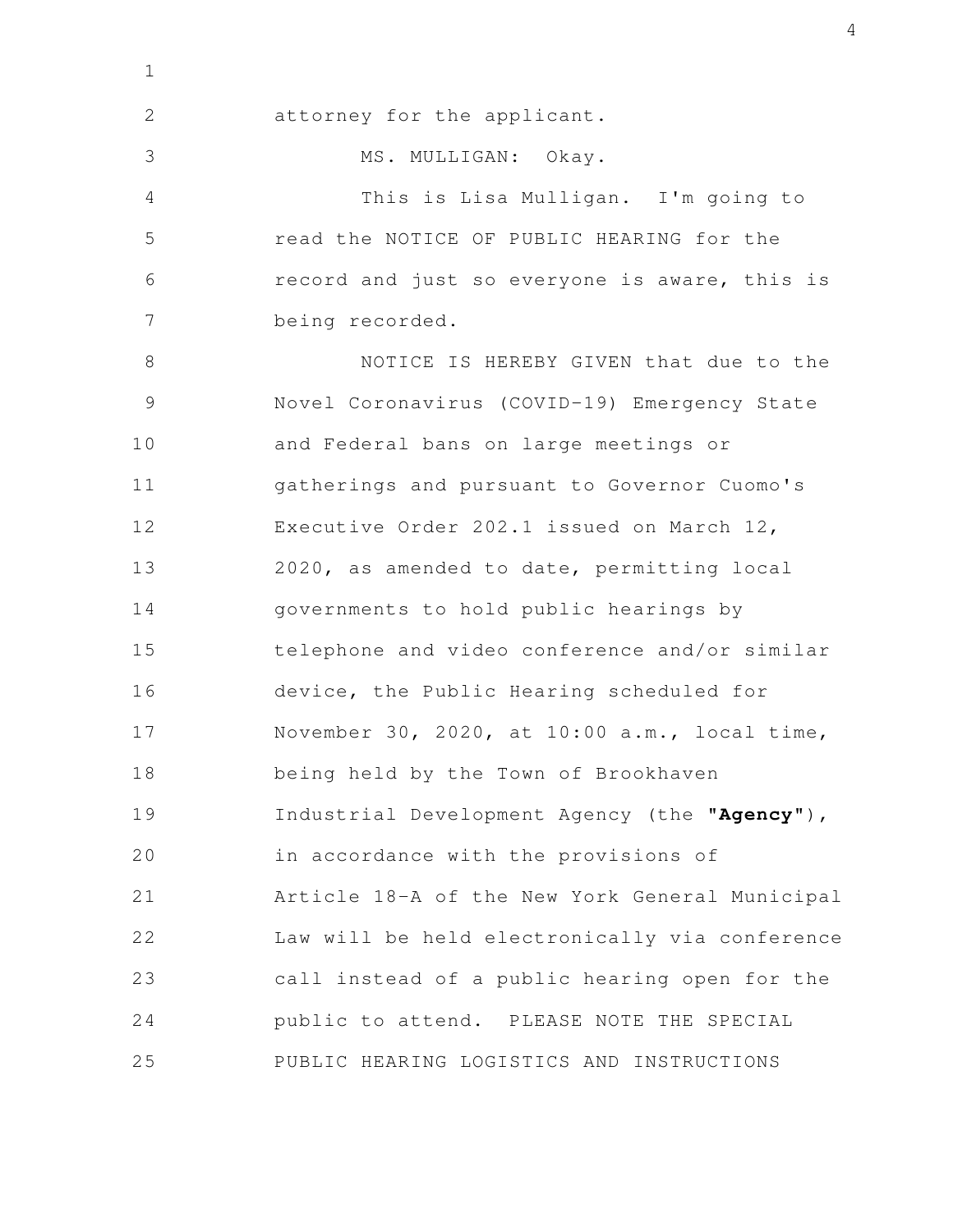1

2

INCLUDED AT THE END OF THIS NOTICE.

American Regent Inc., a business corporation organized and existing under the laws of the State of New York, on behalf of itself and or the principals of American Regent Inc. and/or an entity formed or to be formed on behalf of any of the foregoing (the "**Company**"), has applied to the Agency to enter into a transaction in which the Agency will assist the Company in the acquisition of a leasehold interest in an approximately 30.2748-acre parcel of land located at 5 Ramsey Road Drive, Shirley, Town of Brookhaven, New York (further identified as Tax Map Nos. District 0200, Section 584.00, Block 01.00, Lot 004.003, 004.005, 4.039 and 4.443)(the "**Land**"), upon which there are two (2) existing 2-story buildings. The Company has requested the Agency's assistance in connection with the construction and equipping of an approximately 14,104 square foot expansion to one of the existing approximately 94,876 square foot manufacturing buildings with accessory office space ("**Building One**"), 3 4 5 6 7 8 9 10 11 12 13 14 15 16 17 18 19 20 21 22 23 24 25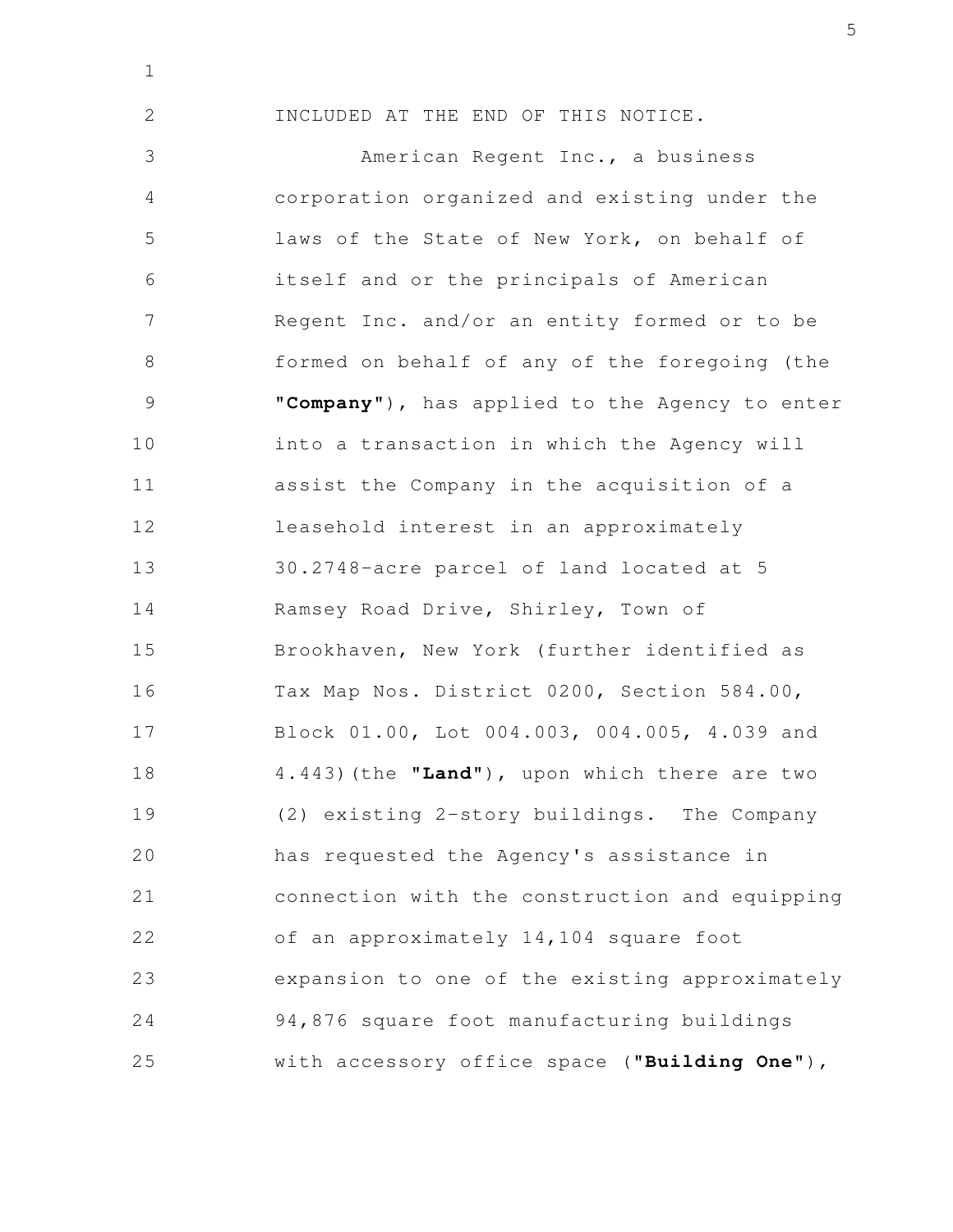the renovations of approximately 37,650 square feet of space in Building One (the "**Improvements**") and the acquisition and installation of equipment, including, but not limited to, the acquisition of process and manufacturing isolated fill lines and the accompanying office and laboratory space to support such lines (collectively, the "**Equipment**"; and with the Land and Improvements, the "**Facility**"), all to be leased by the Agency to the Company, and used by the Company for the development, manufacturing and warehousing of generic drugs (the "**Project**"). The Facility will be initially owned and managed or operated by the Company. 2 3 4 5 6 7 8 9 10 11 12 13 14 15 16 17

1

The Agency contemplates that it will provide financial assistance to the Company in the form of exemptions from mortgage recording taxes in connection with the financing or any subsequent refinancing or permanent financing of the Facility, exemptions from sales and use taxes in connection with the construction and equipping of the Facility, and abatement of 18 19 20 21 22 23 24 25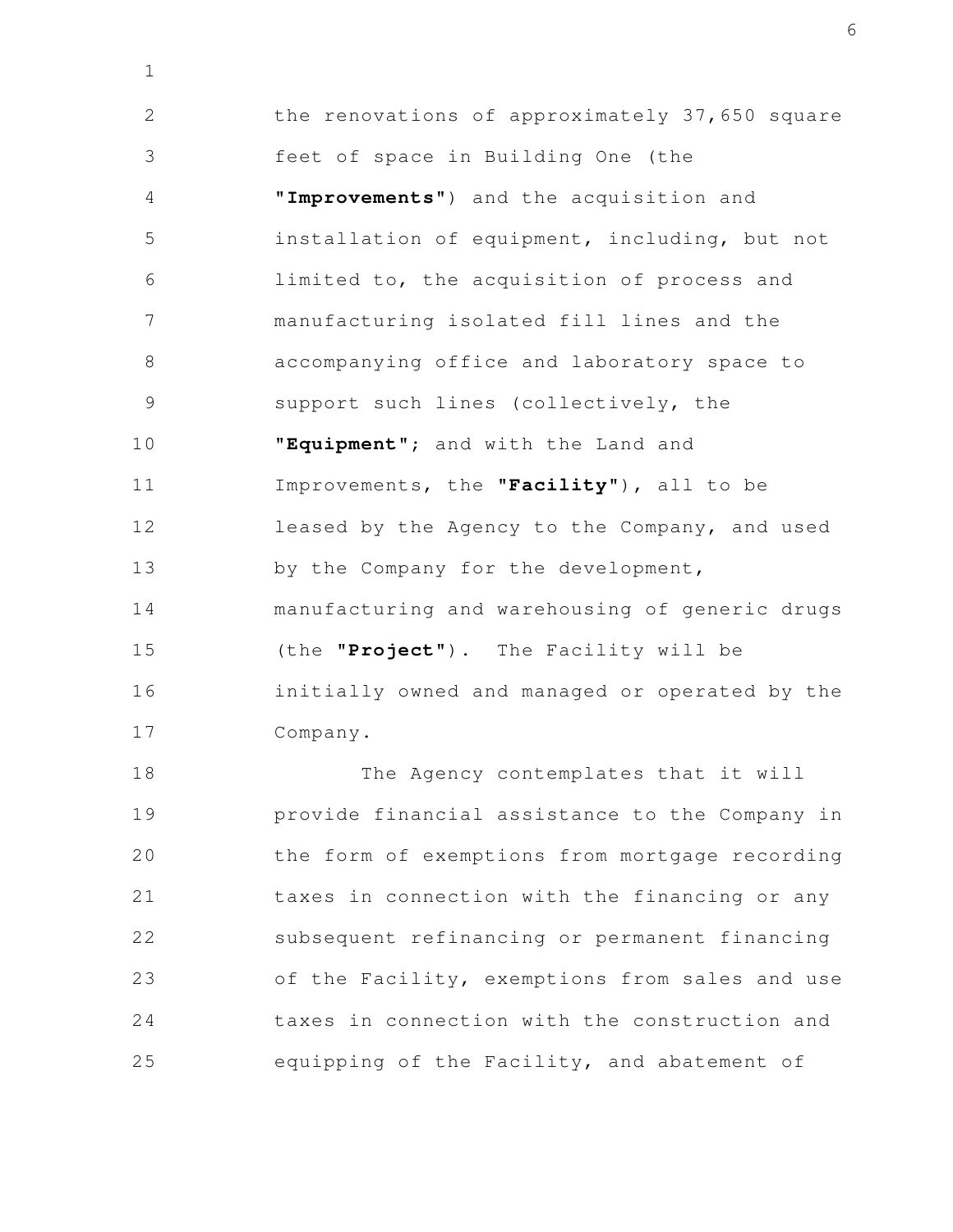real property taxes, all consistent with the uniform tax exemption policies ("**UTEP**") of the Agency. 2 3 4

1

A representative of the Agency will, at the above-stated time and place, hear and accept written comments from all persons with views in favor of or opposed to either the proposed financial assistance to the Company or the location or nature of the Facility. Prior to the hearing, all persons will have the opportunity to review on the Agency's website (https://brookhavenida.org/), the application for financial assistance filed by the Company with the Agency and an analysis of the costs and benefits of the proposed Facility. 5 6 7 8 9 10 11 12 13 14 15 16 17

Members of the public may listen to the Public Hearing, and comment on the Project (defined below) and the benefits to be granted by the Agency to the Company (defined below) during the Public Hearing, by calling (712)770-5505 and entering access code 884-124. Comments may also be submitted to the Agency in writing or electronically. 18 19 20 21 22 23 24 25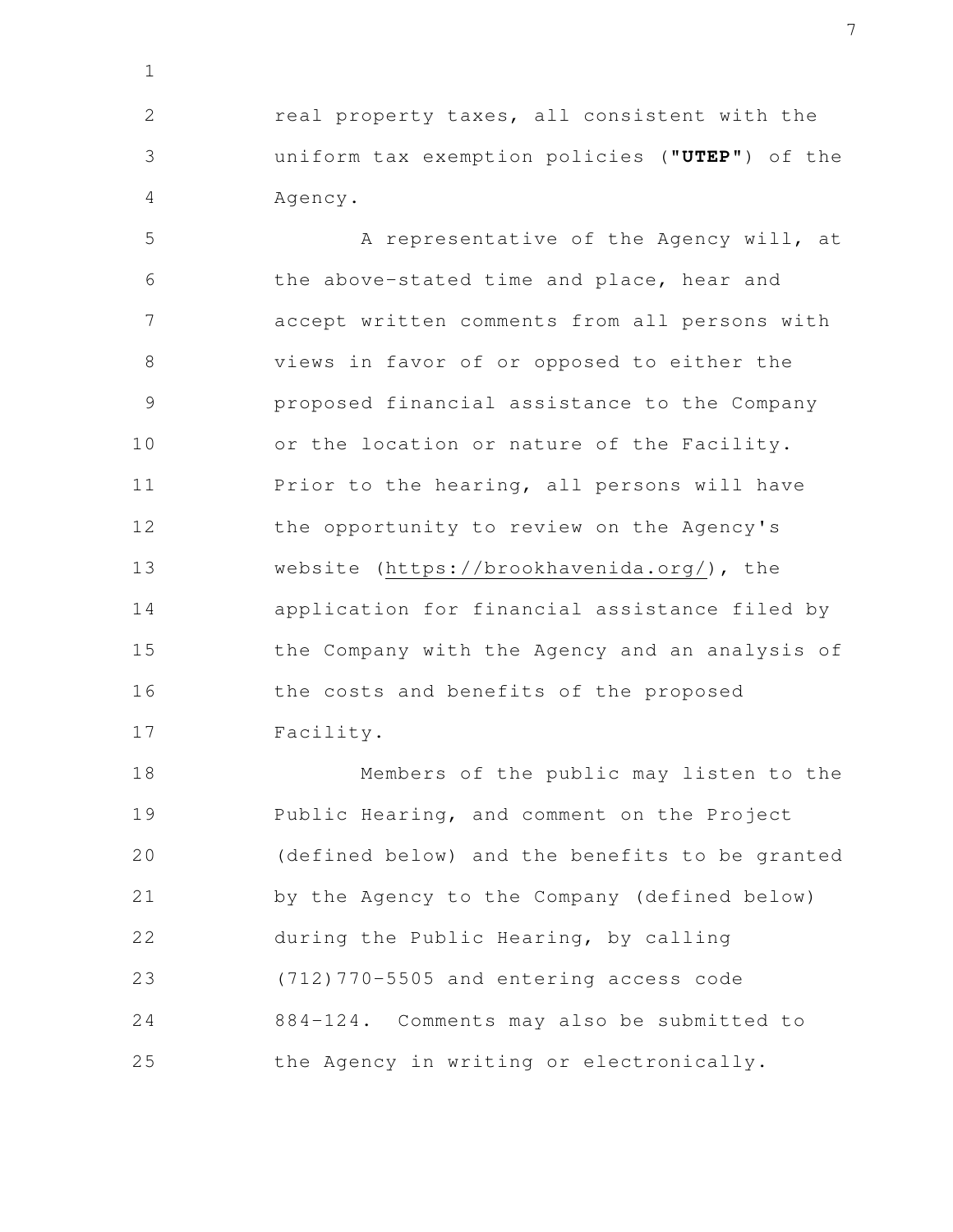Minutes of the Public Hearing will be transcribed and posted on the Agency's website, all in connection with the following matters: Dated: November 19, 2020 TOWN OF BROOKHAVEN INDUSTRIAL DEVELOPMENT AGENCY By: Lisa MG Mulligan Title: Chief Executive Officer Would anyone like to make comment? (No response.) MS. MULLIGAN: Hearing none, I'm going to leave this public hearing open in case somebody joins us. (Pause.) MS. MULLIGAN: It's 10:12 a.m. on November 30, 2020. This is the public hearing for American Regent. Has anyone joined the call that would like to make comment? (No response.) MS. MULLIGAN: Hearing none, I'm going to keep this open. (Pause.) 1 2 3 4 5 6 7 8 9 10 11 12 13 14 15 16 17 18 19 20 21 22 23 24 25